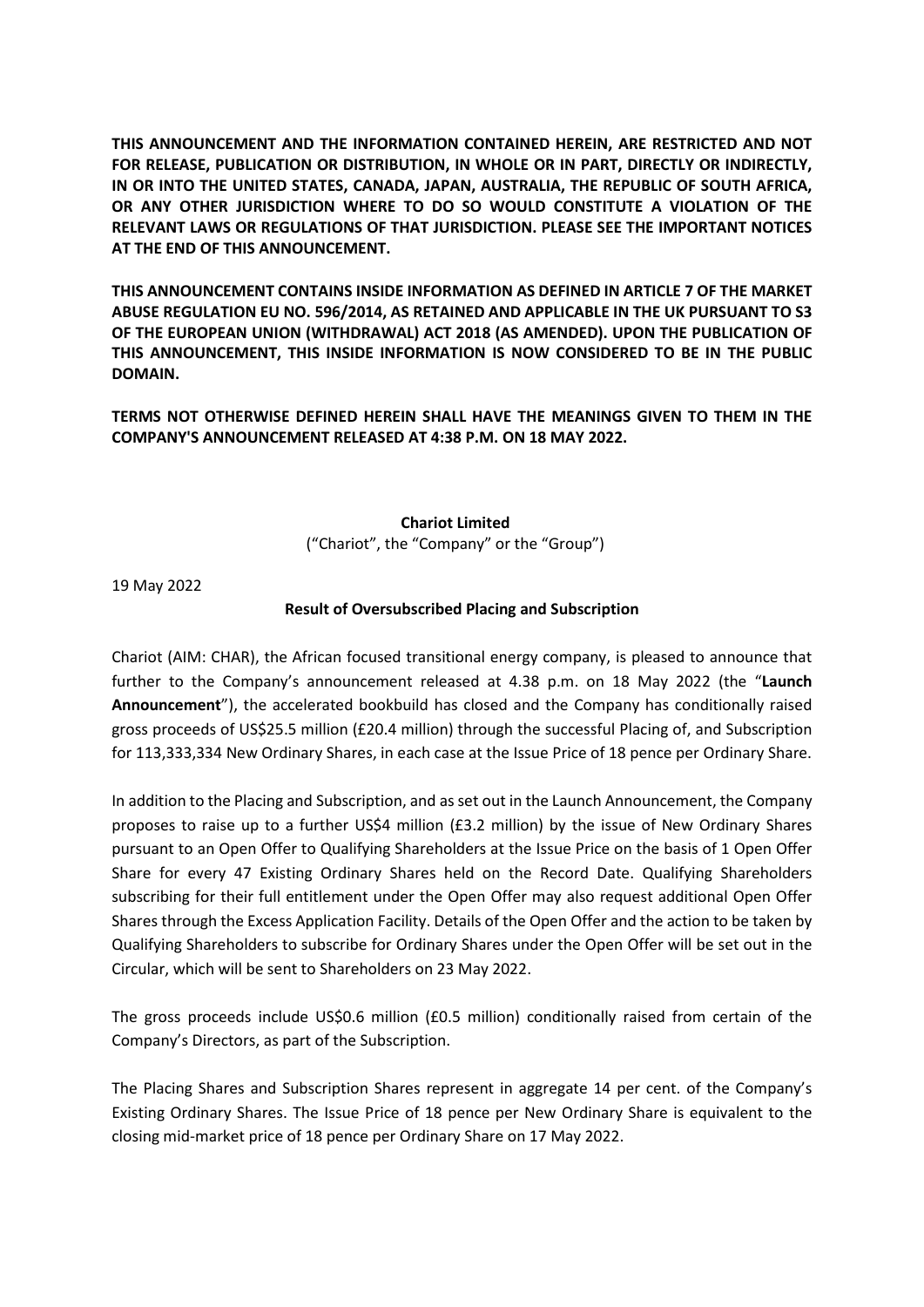The net proceeds of the Fundraise will be used to:

- Advance the engineering and design of the Anchois Gas Development, including FEED project, project financing, gas sales and updated reserves report, to reach FID
- Progress renewable power pipeline, strategic partnering and new venture opportunities

A Circular and notice of General Meeting will be sent to Shareholders on 23 May 2022, which will also be made available on the Company's website from that date.

## **Commenting on the Fundraising, Adonis Pouroulis, Acting CEO of Chariot, said:**

*"We are delighted to have completed this oversubscribed Placing and Subscription, subject to shareholder approval at the forthcoming General Meeting, and we welcome our retail investors who would like to also participate through the Open Offer. Management have further supported the Company in this fundraise so we remain fully aligned with our shareholder base, demonstrating our commitment and belief in the value and future growth of our business. We are excited about moving the Anchois development towards FID and we look forward to updating the market in this regard, as well as with our progress across our wider portfolio."*

### **Related Party Transaction**

George Canjar, Adonis Pouroulis, Julian Maurice-Williams, Duncan Wallace, and Chris Zeal (together, the "**Subscriber Directors**"), as directors of the Company, are considered to be "related parties" as defined under the AIM Rules and accordingly their participation in the Subscription constitutes a related party transaction for the purposes of Rule 13 of the AIM Rules. The Subscriber Directors have conditionally subscribed for, in aggregate, 2,594,442 New Ordinary Shares at the Issue Price. Andrew Hockey, who is not participating in the Fundraising and is therefore considered to be an independent Director for the purposes of the Fundraising, considers, having consulted with Cenkos Securities Plc, the Company's nominated adviser, that the terms of the related party transaction are fair and reasonable insofar as the Shareholders are concerned.

### **Posting of Circular**

The Company will post a Circular to Shareholders on 23 May 2022, containing a Notice of General Meeting, proxy form and full details of the Open Offer including (where applicable) the Open Offer application form. The Circular will also be available on the Company's website.

### **Enquiries:**

| <b>Chariot Limited</b><br>Adonis Pouroulis, Acting CEO<br>Julian Maurice-Williams, CFO | +44 (0)20 7318 0450 |
|----------------------------------------------------------------------------------------|---------------------|
| <b>Cenkos Securities Plc (Nominated Adviser and Joint Bookrunner)</b>                  | +44 (0)20 7397 8900 |
| Derrick Lee, Adam Rae (Corporate Finance)                                              |                     |
| Leif Powis (ECM)                                                                       |                     |